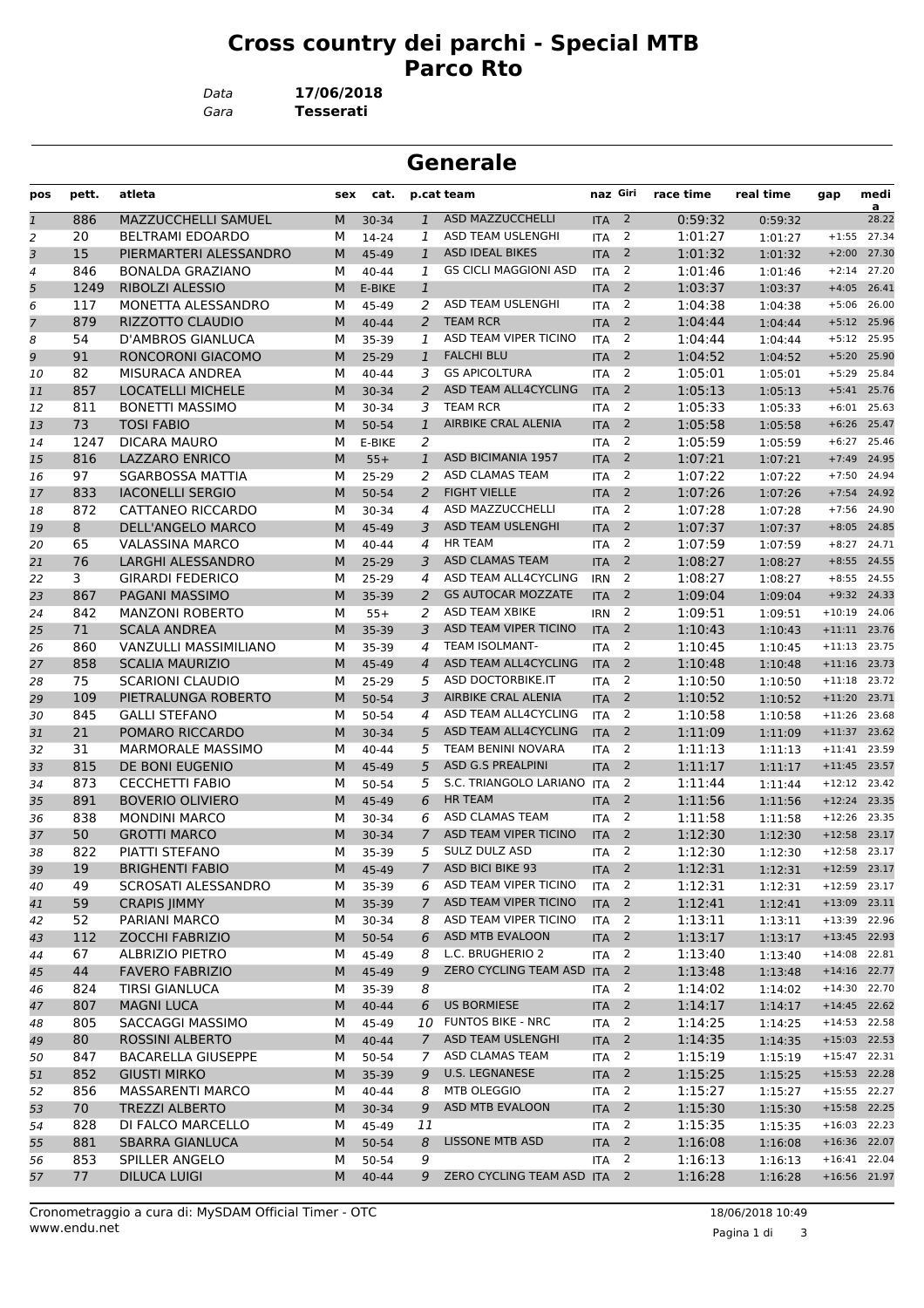## **Generale**

| pos | pett.        | atleta                                       | sex | cat.      |                | p.cat team                  | naz Giri         |                | race time | real time | gap            | medi<br>a |
|-----|--------------|----------------------------------------------|-----|-----------|----------------|-----------------------------|------------------|----------------|-----------|-----------|----------------|-----------|
| 58  | 106          | <b>LUCENTI STEFANO</b>                       | M   | 35-39     | 10             | ASD MTB EVALOON             | <b>ITA</b>       | $\overline{2}$ | 1:16:28   | 1:16:28   | $+16:56$       | 21.97     |
| 59  | 820          | <b>GALLI FRANCESCO</b>                       | М   | $55+$     | 3              |                             | <b>ITA</b>       | 2              | 1:16:36   | 1:16:36   | $+17:04$       | 21.94     |
| 60  | 1234         | <b>GREGOULDO STEFANO</b>                     | M   | E-BIKE    | 3              | ASD MTB EVALOON             | <b>ITA</b>       | 2              | 1:16:36   | 1:16:36   | $+17:04$       | 21.93     |
| 61  | 83           | DE PIERI ANDREA                              | м   | 35-39     | 11             | <b>U.S. LEGNANESE</b>       | <b>ITA</b>       | 2              | 1:17:33   | 1:17:33   | $+18:01$       | 21.67     |
| 62  | 829          | <b>ACERBI DAVIDE</b>                         | M   | 35-39     | 12             | <b>U.S. LEGNANESE</b>       | <b>ITA</b>       | 2              | 1:17:36   | 1:17:36   | $+18:04$       | 21.65     |
| 63  | 53           | <b>SCHIEVENIN ANDREA</b><br><b>FRANCESCO</b> | М   | 40-44     |                | 10 ASD TEAM VIPER TICINO    | <b>ITA</b>       | 2              | 1:17:43   | 1:17:43   | $+18:11$ 21.62 |           |
| 64  | 823          | <b>FERRAZZINI GIUSEPPE</b>                   | M   | 50-54     | 10             | ASD SKORPIONI RACING        | <b>ITA</b>       | $\overline{2}$ | 1:18:07   | 1:18:07   | $+18:35$       | 21.51     |
| 65  | 843          | <b>GIBERTONI MAICO</b>                       | М   | 40-44     | 11             | <b>FUNTOS BIKE - NRC</b>    | <b>ITA</b>       | 2              | 1:18:55   | 1:18:55   | $+19:23$       | 21.29     |
| 66  | 840          | RABAIOLI MARCELLO<br><b>RICCARDO</b>         | M   | 14-24     | $\overline{2}$ | ASD SKORPIONI RACING        | <b>ITA</b>       | $\overline{2}$ | 1:18:58   | 1:18:58   | $+19:26$       | 21.28     |
| 67  | 110          | <b>SARTO FRANCESCO</b>                       | м   | 45-49     | 12             | <b>HR TEAM</b>              | <b>ITA</b>       | 2              | 1:19:06   | 1:19:06   | +19:34 21.24   |           |
| 68  | 35           | <b>CAVA ADRIANO</b>                          | M   | $40 - 44$ | 12             | <b>ASD CLAMAS TEAM</b>      | <b>ITA</b>       | 2              | 1:19:08   | 1:19:08   | $+19:36$       | 21.23     |
| 69  | 819          | <b>CASTELLI MARCO</b>                        | М   | 30-34     | 10             |                             | <b>ITA</b>       | 2              | 1:19:08   | 1:19:08   | $+19:36$       | 21.23     |
| 70  | 107          | <b>SIGNOR CLAUDIO</b>                        | M   | $55+$     | $\overline{4}$ | <b>IRIDE CYCLING TEAM</b>   | <b>ITA</b>       | $\overline{2}$ | 1:19:15   | 1:19:15   | $+19:43$       | 21.20     |
| 71  | 878          | <b>MOIA ANDREA</b>                           | М   | 30-34     | 11             | <b>FUNTOS BIKE - NRC</b>    | <b>ITA</b>       | 2              | 1:19:35   | 1:19:35   | $+20:03$ 21.11 |           |
| 72  | 834          | <b>GIAMBELLI GABRIELE</b>                    | M   | 45-49     | 13             | BICITIME RACING TEAM A. ITA |                  | $\overline{2}$ | 1:19:41   | 1:19:41   | $+20:09$       | 21.08     |
| 73  | 47           | <b>BELLONI ANDREA</b>                        | м   | 35-39     | 13             | ASD TEAM VIPER TICINO       | <b>ITA</b>       | 2              | 1:19:52   | 1:19:52   | $+20:20$       | 21.04     |
| 74  | 87           | <b>VERRENGIA ITALO</b>                       | M   | 50-54     | 11             | <b>ASD SKORPIONI RACING</b> | <b>ITA</b>       | $\overline{2}$ | 1:19:53   | 1:19:53   | $+20:21$       | 21.03     |
| 75  | 68           | <b>GALBIATI ANDREA</b>                       | М   | 45-49     | 14             | L.C. BRUGHERIO 2            | <b>ITA</b>       | 2              | 1:19:55   | 1:19:55   | $+20:23$       | 21.02     |
| 76  | 814          | <b>OLDRINI PAOLO</b>                         | M   | 45-49     | 15             | BICITIME RACING TEAM A. ITA |                  | $\overline{2}$ | 1:20:30   | 1:20:30   | $+20:58$       | 20.87     |
| 77  | 865          | PAPOTTI ADRIANO                              | М   | $40 - 44$ | 13             |                             | <b>ITA</b>       | 2              | 1:20:31   | 1:20:31   | $+20:59$       | 20.87     |
| 78  | 866          | PROVINO ANTONIO                              | M   | $55+$     | 5              |                             | <b>ITA</b>       | 2              | 1:21:45   | 1:21:45   | $+22:13$       | 20.55     |
| 79  | 837          | <b>MARANGON MATTEO</b>                       | м   | 35-39     | 14             | ASD F.LLI RIZZOTTO          | <b>ITA</b>       | 2              | 1:21:47   | 1:21:47   | $+22:15$       | 20.54     |
| 80  | 808          | <b>POZZI MAURO</b>                           | M   | 45-49     |                | 16 S.MARTINO DI VALCUVIA    | <b>ITA</b>       | $\overline{2}$ | 1:22:03   | 1:22:03   | $+22:31$       | 20.48     |
| 81  | $\mathbf{1}$ | <b>FERRARIO GIANNI</b>                       | М   | E-BIKE    | $\overline{4}$ | <b>HR TEAM</b>              | <b>ITA</b>       | 2              | 1:22:04   | 1:22:04   | $+22:32$       | 20.47     |
| 82  | 111          | <b>LUONI EROS</b>                            | M   | 45-49     | 17             | ASD TEAM USLENGHI           | <b>ITA</b>       | $\overline{2}$ | 1:22:11   | 1:22:11   | $+22:39$       | 20.45     |
| 83  | 812          | <b>CASTIGLIONE SALVATORE</b>                 | М   | 35-39     | 15             | ASD IL BICICLO TEAM         | <b>ITA</b>       | 2              | 1:22:52   | 1:22:52   | $+23:20$       | 20.27     |
| 84  | 882          | <b>CHIARELLO GIANNI</b>                      | M   | $55+$     | 6              | ASD SKORPIONI RACING        | <b>ITA</b>       | $\overline{2}$ | 1:23:13   | 1:23:13   | $+23:41$       | 20.19     |
| 85  | 827          | <b>ROVERA LUIGI</b>                          | м   | $55+$     | 7              |                             | <b>ITA</b>       | 2              | 1:23:31   | 1:23:31   | $+23:59$       | 20.12     |
| 86  | 806          | <b>BULOTTA FEDERICO</b>                      | M   | $25-29$   | 6              | V.C. RAFFAELE MARCOLI       | <b>ITA</b>       | $\overline{2}$ | 1:23:37   | 1:23:37   | $+24:05$       | 20.09     |
| 87  | 85           | <b>BARBATO ALBERTO</b>                       | М   | 30-34     | 12             | L.C. BRUGHERIO 2            | <b>ITA</b>       | 2              | 1:23:40   | 1:23:40   | $+24:08$       | 20.08     |
| 88  | 849          | <b>AIRAGA FRANCESCO</b>                      | M   | 35-39     | 16             | ASD MOTTY TEAM BIKE         | <b>ITA</b>       | $\overline{2}$ | 1:23:55   | 1:23:55   | $+24:23$       | 20.02     |
| 89  | 861          | <b>TRAPANI MARCO</b>                         | М   | 30-34     | 13             |                             | <b>ITA</b>       | 2              | 1:24:51   | 1:24:51   | $+25:19$       | 19.80     |
| 90  | 887          | <b>VAI DANIELE</b>                           | M   | 14-24     | 3              | <b>SULZ DULZ ASD</b>        | <b>ITA</b>       | $\overline{2}$ | 1:24:55   | 1:24:55   | $+25:23$       | 19.78     |
| 91  | 855          | <b>BAGATTINI CLAUDIO</b>                     | М   | 50-54     | 12             |                             | <b>ITA</b>       | 2              | 1:24:59   | 1:24:59   | $+25:27$       | 19.77     |
| 92  | 42           | <b>FISICHELLA ALFIO</b>                      | M   | 50-54     | 13             | ZERO CYCLING TEAM ASD ITA   |                  | $\overline{2}$ | 1:25:03   | 1:25:03   | $+25:31$ 19.75 |           |
| 93  | 89           | <b>CONTE LUCA</b>                            | М   | 35-39     | 17             | ASD CLAMAS TEAM             | ITA              | 2              | 1:25:03   | 1:25:03   | $+25:31$ 19.75 |           |
| 94  | 841          | <b>MAPELLI CARLO</b>                         | M   | $55+$     | 8              |                             | <b>ITA</b>       | $\overline{2}$ | 1:25:11   | 1:25:11   | +25:39 19.72   |           |
| 95  | 809          | RINALDI ALESSANDRO                           | M   | 40-44     |                | 14 ASD TEAM FRATELLI        | <b>ITA</b>       | 2              | 1:25:19   | 1:25:19   | +25:47 19.69   |           |
| 96  | 29           | <b>CAVA MASSIMO</b>                          | M   | 45-49     |                | 18 ASD CLAMAS TEAM          | ITA <sub>2</sub> |                | 1:25:31   | 1:25:31   | +25:59 19.65   |           |
| 97  | 848          | MONDA ANTONIO ANGELO                         | М   | 35-39     |                | 18 ASD MTB EVALOON          | <b>ITA</b>       | 2              | 1:25:42   | 1:25:42   | $+26:10$ 19.61 |           |
| 98  | 876          | DELLA VALLE ALESSIA                          | F   | F.        | $\mathbf{1}$   | ASD SKORPIONI RACING        | <b>ITA</b>       | $\overline{2}$ | 1:25:47   | 1:25:47   | $+26:15$ 19.58 |           |
| 99  | 874          | MARIANI VALENTINA                            | F   | F         | 2              | ASD MAZZUCCHELLI            | ITA              | $\overline{2}$ | 1:25:54   | 1:25:54   | +26:22 19.56   |           |
| 100 | 72           | <b>ROSSI ANDREA</b>                          | M   | 40-44     |                | 15 ASD TEAM VIPER TICINO    | <b>ITA</b>       | $\overline{2}$ | 1:26:40   | 1:26:40   | +27:08 19.39   |           |
| 101 | 113          | <b>MENIN FABIO PAOLO</b>                     | М   | 50-54     |                | 14 AIRBIKE CRAL ALENIA      | <b>ITA</b>       | 2              | 1:27:59   | 1:27:59   | $+28:27$ 19.10 |           |
| 102 | 850          | PARISOTTO LUCA                               | M   | 35-39     |                | 19 ASD MTB EVALOON          | <b>ITA</b>       | $\overline{2}$ | 1:28:10   | 1:28:10   | +28:38 19.06   |           |
| 103 | 868          | <b>ARRABITO FABIO</b>                        | М   | 35-39     |                | 20 FALCHI BLU               | <b>ITA</b>       | 2              | 1:28:12   | 1:28:12   | +28:40 19.05   |           |
| 104 | 839          | PASSIU MAURIZIO                              | M   | $55+$     | 9              | BICITIME RACING TEAM A. ITA |                  | $\overline{2}$ | 1:28:18   | 1:28:18   | +28:46 19.03   |           |
| 105 | 81           | <b>SCIACCO GIUSEPPE</b>                      | м   | 50-54     |                | 15 ASD CLAMAS TEAM          | ITA              | $\overline{2}$ | 1:28:50   | 1:28:50   | +29:18 18.91   |           |
| 106 | 810          | <b>ARTUSI PAOLO</b>                          | M   | 50-54     |                | 16 TEAM BIKE TARTAGGIA      | <b>ITA</b>       | $\overline{2}$ | 1:29:02   | 1:29:02   | +29:30 18.87   |           |
| 107 | 813          | <b>BUFFONELLI FRANCESCO</b>                  | М   | 50-54     | 17             |                             | <b>ITA</b>       | 2              | 1:29:30   | 1:29:30   | +29:58 18.77   |           |
| 108 | 830          | <b>GRIGGIO ANDREA</b>                        | M   | 45-49     | 19             |                             | <b>ITA</b>       | $\overline{2}$ | 1:30:06   | 1:30:06   | +30:34 18.65   |           |
| 109 | 877          | MAZZUCCHELLI MASSIMO                         | М   | $55+$     | 10             |                             | <b>ITA</b>       | 2              | 1:30:38   | 1:30:38   | +31:06 18.54   |           |
| 110 | 57           | <b>MARTINELLO VANNI</b>                      | M   | $55+$     | 11             | ASD TEAM VIPER TICINO       | <b>ITA</b>       | $\overline{2}$ | 1:31:21   | 1:31:21   | +31:49 18.39   |           |
| 111 | 871          | <b>CURIONI MASSIMILIANO</b>                  | М   | 45-49     | 20             |                             | <b>ITA</b>       | $\overline{2}$ | 1:31:47   | 1:31:47   | +32:15 18.30   |           |
| 112 | 831          | <b>ALFIERI UMBERTO</b>                       | M   | $55+$     |                | 12 ASD TEAM USLENGHI        | <b>ITA</b>       | $\overline{2}$ | 1:31:48   | 1:31:48   | +32:16 18.30   |           |
| 113 | 844          | DI BUONO GAETANO                             | М   | 45-49     | 21             | <b>FUNTOS BIKE - NRC</b>    | <b>ITA</b>       | 2              | 1:32:47   | 1:32:47   | +33:15 18.11   |           |
| 114 | 888          | <b>FRIGERI ROBERTA</b>                       | F   | F         | 3              | <b>ASD SKORPIONI RACING</b> | <b>ITA</b>       | $\overline{2}$ | 1:33:06   | 1:33:06   | +33:34 18.05   |           |
| 115 | 851          | MARTELLETTI FABIO                            | М   | 50-54     |                | 18 ASD MTB EVALOON          | <b>ITA</b>       | 2              | 1:33:10   | 1:33:10   | +33:38 18.03   |           |
| 116 | 883          | <b>CASIRAGHI IVANO</b>                       | M   | 50-54     | 19             | ASD SKORPIONI RACING        | <b>ITA</b>       | $\overline{2}$ | 1:33:27   | 1:33:27   | +33:55 17.98   |           |
| 117 | 870          | <b>TONATI ALESSANDRO</b>                     | м   | 14-24     | 4              |                             | ITA              | $\overline{2}$ | 1:33:37   | 1:33:37   | +34:05 17.95   |           |
| 118 | 818          | DI CRISTOFALO GIORGIO                        | M   | $55+$     | 13             | <b>ASD SKORPIONI RACING</b> | <b>ITA</b>       | $\overline{2}$ | 1:33:54   | 1:33:54   | +34:22 17.89   |           |
| 119 | 33           | PONTI FABRIZIO                               | М   | 35-39     | 21             | <b>HR TEAM</b>              | <b>ITA</b>       | 2              | 1:34:29   | 1:34:29   | +34:57 17.78   |           |
| 120 | 869          | <b>BELOTTI ANDREA</b>                        | M   | 14-24     | 5              |                             | $ITA$ 2          |                | 1:35:53   | 1:35:53   | +36:21 17.52   |           |

Pagina 2 di 3